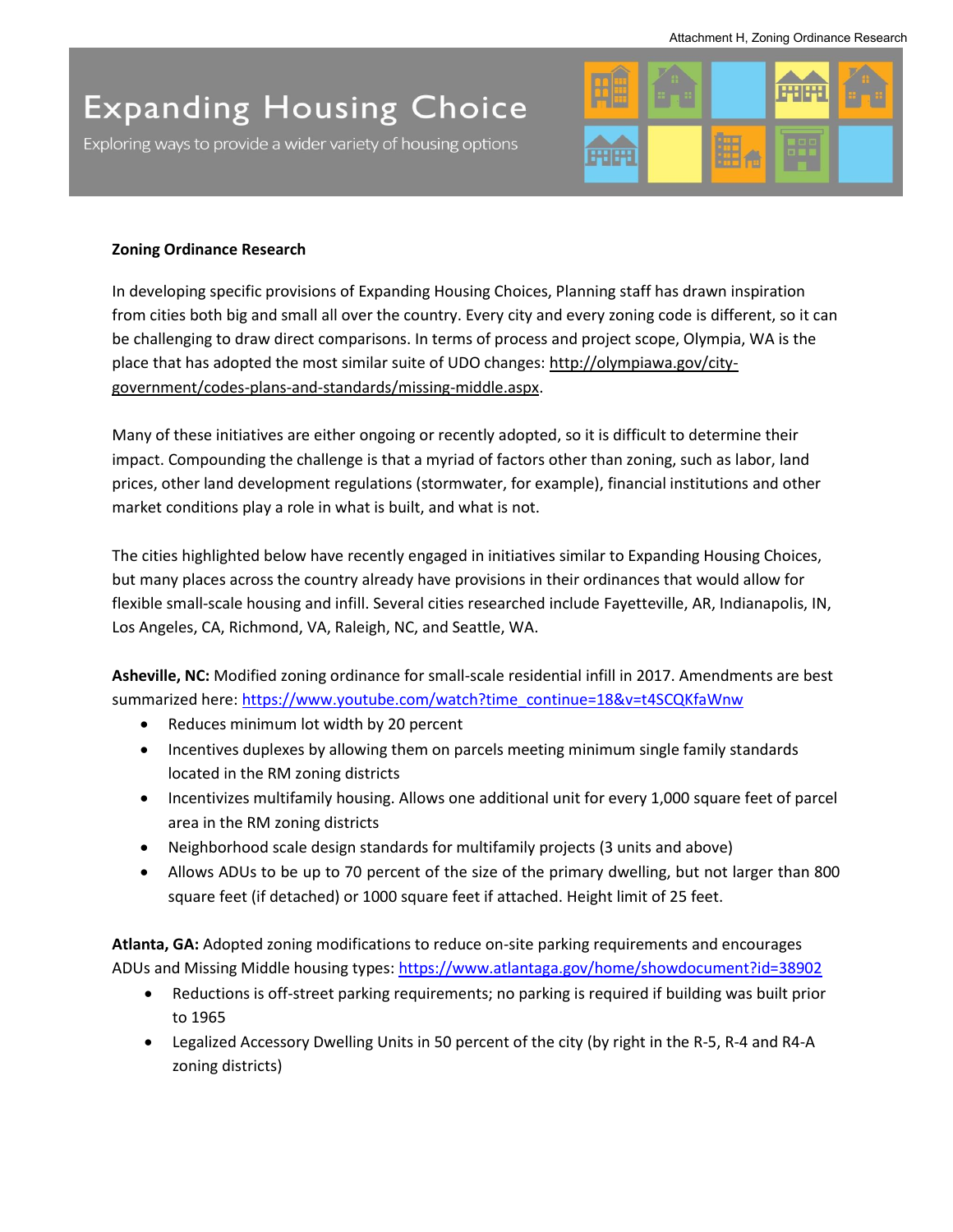## **Expanding Housing Choice**

Exploring ways to provide a wider variety of housing options



**Austin, TX**: Updated the Special Use Infill Options and Design Tools booklet in 2017. These guidelines address small lot amnesty, cottage housing, and secondary apartments, among other things. A link to the guidebook can be found through this website:

<http://www.austintexas.gov/department/neighborhood-planning-resources>

**Grand Rapids, MI:** Housing Now! Is a multi-departmental initiative to address affordable and livable housing. Zoning amendments have been approved that incentivize small scale development, including reducing the minimum dwelling width, allowing duplexes in more zones, removing minimum lot area for multi-family development, and more. Additional details can be found here: <https://www.grandrapidsmi.gov/Government/Programs-and-Initiatives/Housing-NOW>

**Minneapolis, MN:** The Minneapolis 2040 Comprehensive Plan lays the policy ground work to end singlefamily zoning citywide and allow triplexes. It also encourages denser development along transit routes. <https://minneapolis2040.com/>

**Montgomery County, MD:** In the process of researching case studies and creating zoning recommendations to allow a diversity of housing types. [http://montgomeryplanning.org/wp](http://montgomeryplanning.org/wp-content/uploads/2018/09/MissingMiddleHousingStudy_9-2018.pdf)[content/uploads/2018/09/MissingMiddleHousingStudy\\_9-2018.pdf](http://montgomeryplanning.org/wp-content/uploads/2018/09/MissingMiddleHousingStudy_9-2018.pdf) 

**Olympia, WA:** Comprehensive suite of text amendments addressing ADUs, cottage housing, courtyard apartments, duplexes, manufactured homes, SROs, tiny Houses, townhouses and triplexes and fourplexes. Summary of adopted changes:

[file:///C:/Users/hannahja/Downloads/FINAL%20Recommendations%20Summary%20%20OCC%2011120](file:///C:/Users/hannahja/Downloads/FINAL%20Recommendations%20Summary%20%20OCC%201112018.pdf) [18.pdf](file:///C:/Users/hannahja/Downloads/FINAL%20Recommendations%20Summary%20%20OCC%201112018.pdf)

**Portland, OR:** Portland's Residential Infill Project is a suite of proposed changes to allow more housing units to be built in residential neighborhoods, but only if they follow new limits on size and scale. Allows more types of housing in more places, but limits the overall size of buildings using FAR. Revises how height is measured, modifies parking rules, adds more flexibility for ADUs. Summary of changes: <https://www.portlandoregon.gov/bps/article/711667>